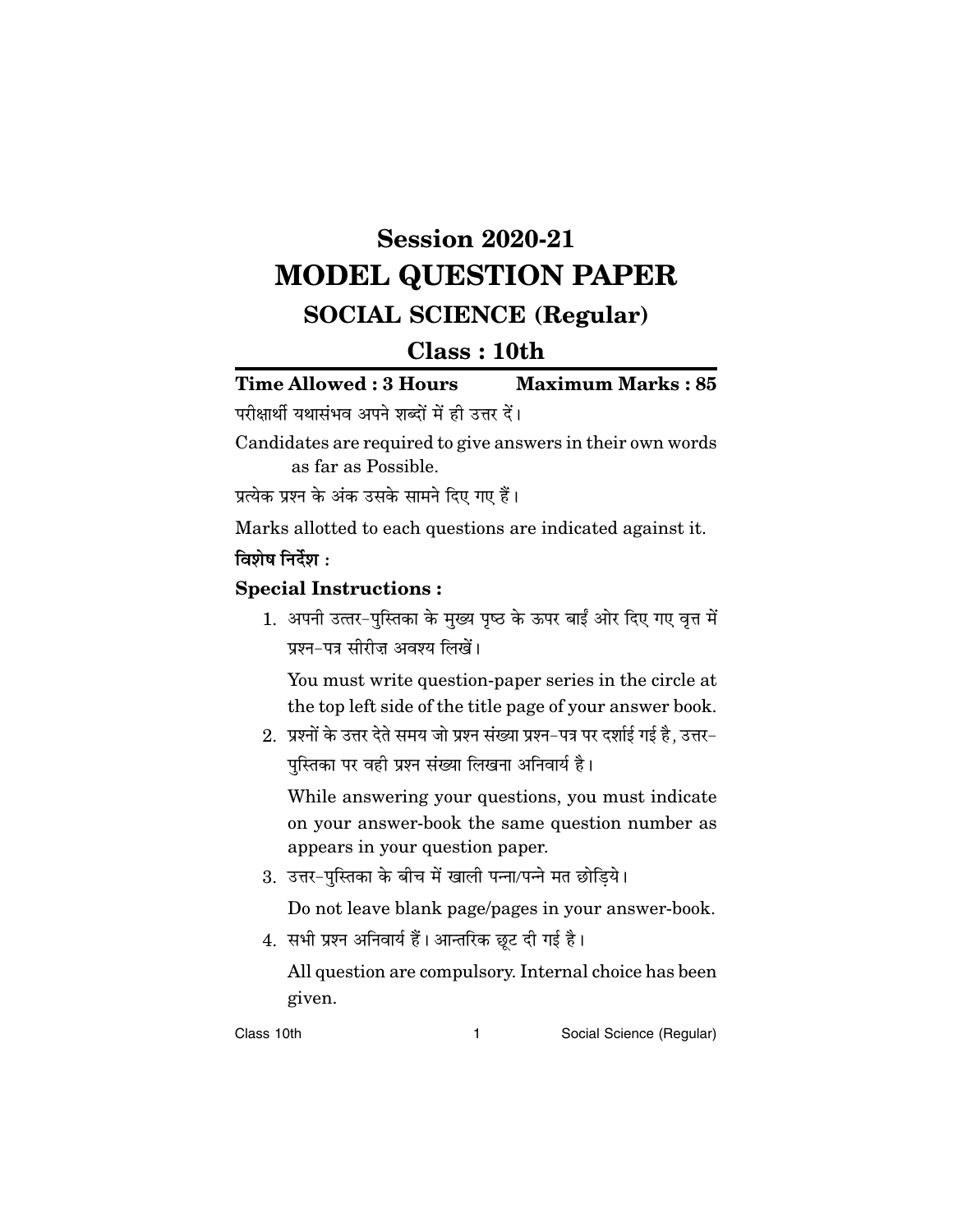5. प्रश्न संख्या 1 से 16 वस्तुनिष्ठ हैं। इनमें से कोई 12 प्रश्न करने हैं, प्रत्येक प्रश्न एक अंक का है।

Question numbers 1 to 16 are objective type. Any of these 12 questions have to be done, each question is of one mark.

6. प्रश्न संख्या 17 से 28 तक अति लघु उत्तरीय हैं। इनमें से कोई 9 प्रश्न करने हैं. प्रत्येक प्रश्न दो अंक का है. जिसका उत्तर 30 शब्दों से अधिक नहीं होना चाहिए।

Question number 17 to 28 are very short answer type questions of 2 marks each. Any of these 9 questions have to be done. Answer of these questions should not exceed 30 words each.

7. प्रश्न संख्या 29 से 40 लघ उत्तरीय प्रश्न हैं. इनमें से कोई 9 प्रश्न करने हैं। प्रत्येक प्रश्न तीन अंक का है, जिसका उत्तर 50 से 60 शब्दों में दें।

Question numbers 29 to 40 are short answer type questions of 3 marks each. Any of these 9 questions have to be done. Answer of these questions should not exceed 50 to 60 words each.

8. प्रश्न संख्या 41 से 42 दीर्घ उत्तरीय हैं। हर प्रश्न 5 अंक का है जिनका उत्तर 100 से 120 शब्दों तक दीजिए।

Questions no. 41 to 42 are long answer type questions of 5 marks each. Answer of these questions should not exceed 100 to 120 words each.

9. प्रश्न संख्या 43 से 44 अति दीर्घ उत्तरीय हैं, हर प्रश्न 6 अंक का है जिनका उत्तर 120 से 150 शब्दों तक दीजिए।

Questions no. 43 to 44 are very long question of 6 marks each. Answer of these questions should not exceed 120 to 150 words each.

Class 10th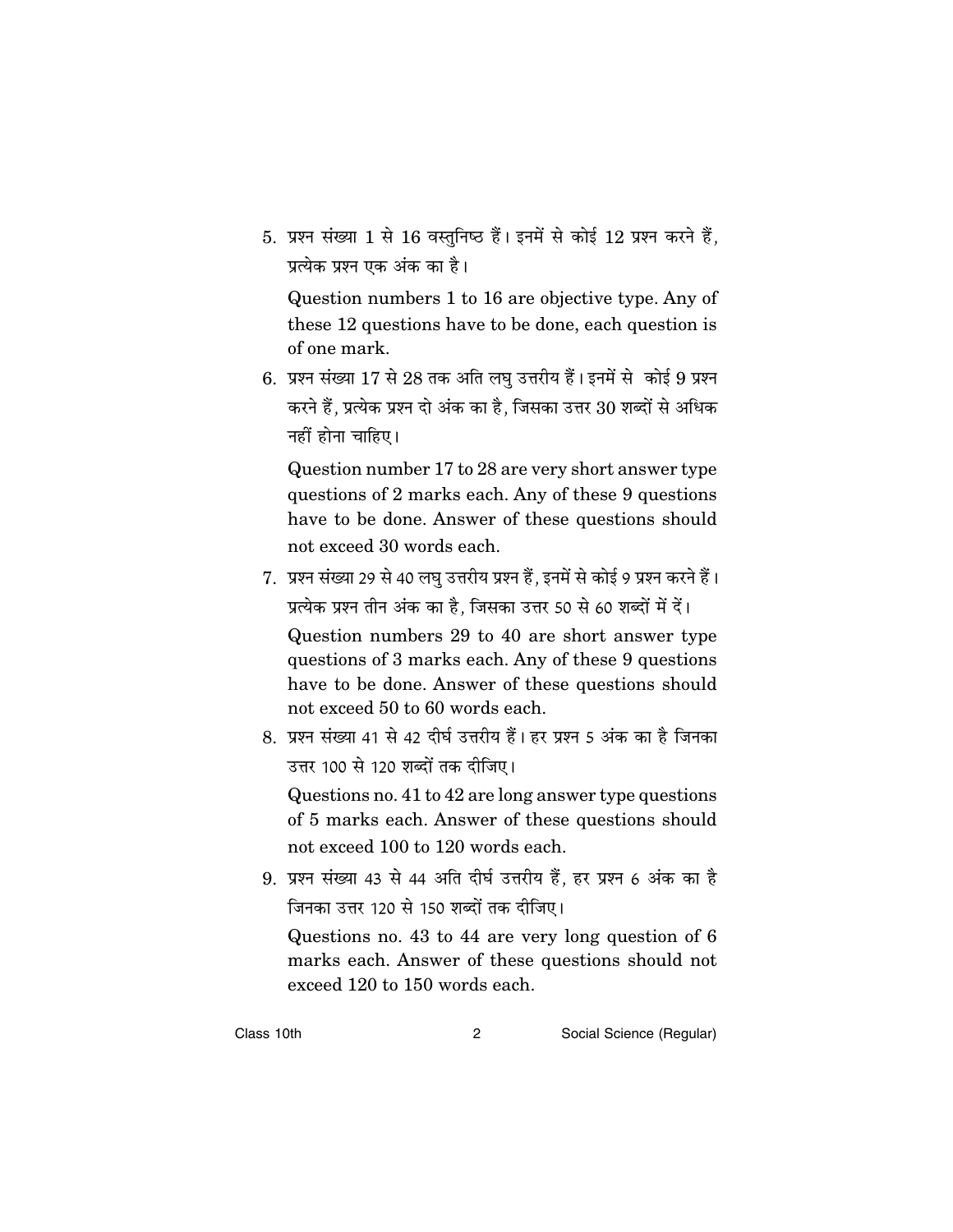10. प्रश्न संख्या 45 (क) मानचित्र का है जो कि 3 अंकों का है, जिसे भूगोल से लिया गया है और प्रश्न संख्या 45 (ख) 3 अंकों का है और इसे इतिहास से लिया गया है। भरे हुए नक्शे को अपनी उत्तर पुस्तिक के बीच बांधे।

Question no.  $45(A)$  is map question of 3 marks from geopgrahy and question no.  $45(B)$  is also of 3 marks from history. Attach the filled up maps inside your answer book.

```
वस्तुनिष्ठ प्रश्न (प्रश्न संख्या 1 से 16), कोई 12 प्रश्न करें।
```

```
Objective type questions (Question No. 1 to 16). Do
                                   12 \times 1 = 12any 12 questions
```

|            | $1 - 9$ webuono                                               |    |
|------------|---------------------------------------------------------------|----|
|            | 1. "ज्युसेपे मेत्सिनी" कौन था?                                |    |
|            | Who was "Giuseppe Mazzini"?                                   | 1  |
|            | 2. ''साइमन कमीशन'' भारत कब पहुँचा?                            |    |
|            | When did the "Simon commission" reach India?                  | 1. |
|            | 3. छापेखाने का आरम्भ सबसे पहले किस देश में हुआ?               |    |
|            | Which country was the first to start a printing press?        |    |
|            |                                                               | 1  |
|            | 4. लौह अयस्क किस प्रकार का संसाधन है?                         |    |
|            | What type of resource is iron ore?                            | 1  |
|            | 5. रबड़ का उत्पादन मुख्यत: रूप से भारत में कहां किया जाता है? |    |
|            | Where is rubber produced mainly in India?                     | 1  |
|            | 6. द्वितीय विश्व युद्ध कब शुरू हुआ?                           |    |
|            | When was the world war II started?                            | 1  |
|            | 7. निजी क्षेत्र का मुख्य उद्देश्य क्या होता है?               |    |
|            | What is the main objective of the Private Sector? 1           |    |
| Class 10th | Social Science (Regular)<br>3                                 |    |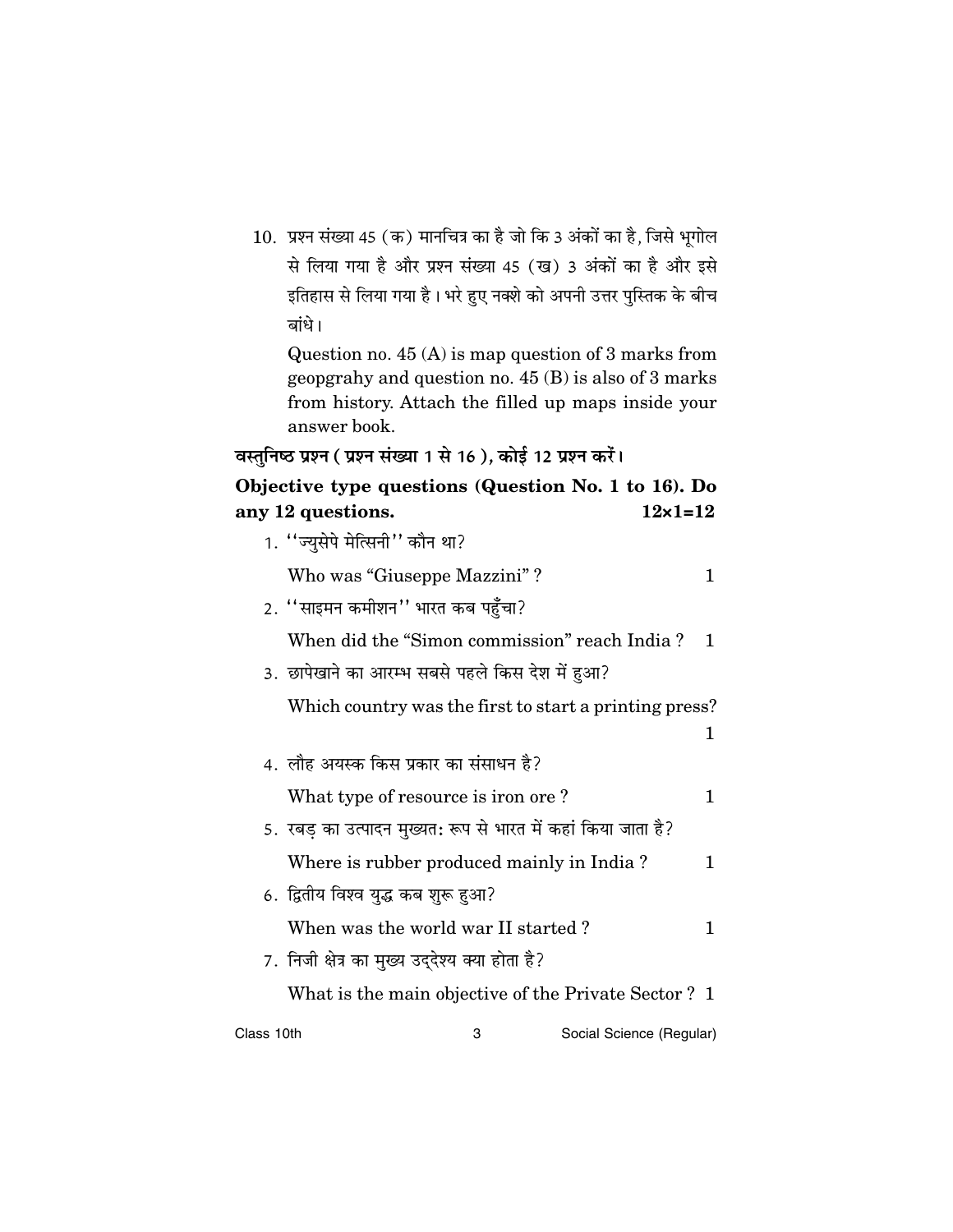|            | 8. विदेश व्यापार का क्या अर्थ है?                                      |                   |
|------------|------------------------------------------------------------------------|-------------------|
|            | What is the meaning of foreign trade?                                  | $\mathbf 1$       |
|            | 9.  लोकतंत्र का क्या अर्थ है?                                          |                   |
|            | What is the meaning of democracy?                                      | $\mathbf 1$       |
|            | 10. भूस्खलन का कोई एक मानवीय कारण लिखें।                               |                   |
|            | Write any one human cause of landslide.                                | $\mathbf 1$       |
|            | 11. N.C.C. का पूरा नाम बताओ?                                           |                   |
|            | What is the full name of NCC?                                          | 1                 |
|            | 12. भारत की इलेक्ट्रोनिक राजधानी किसे कहा जाता है?                     |                   |
|            | Who is called the electronic capital of India?                         | 1                 |
|            | 13. चिपको आंदोलन किसने चलाया था?                                       |                   |
|            | Who started the Chipko movement?                                       | 1                 |
|            | 14.  GDP का पूरा नाम बताओ।                                             |                   |
|            | State the full name of GDP.                                            | $\mathbf 1$       |
|            | 15. सत्ता के बंटवारे का एक लाभ बताओ।                                   |                   |
|            | Tell one advantage of Power Sharing.                                   | 1                 |
|            | 16.  मुद्रण की सबसे पहली तकनीक किन देशों में विकसित हुई?               |                   |
|            | Which countries developed the first printing                           |                   |
|            | technology?                                                            | $\mathbf 1$       |
|            | अति लघु उत्तरीय प्रश्न ( प्रश्न क्रमांक 17 से 28 ) कोई 9 प्रश्न करें।  |                   |
|            | Very short answer type questions (question no. 17 to                   | $9 \times 2 = 18$ |
|            | 28), Do any 9 questions.<br>17. साइमन कमीशन का गठन क्यों किया गया?     |                   |
|            |                                                                        | $\boldsymbol{2}$  |
|            | Why was Simon Commission formed?<br>18. वैश्वीकरण से क्या अभिप्राय है? |                   |
|            |                                                                        |                   |
|            | What does globlization mean?                                           | $\overline{2}$    |
| Class 10th | Social Science (Regular)<br>4                                          |                   |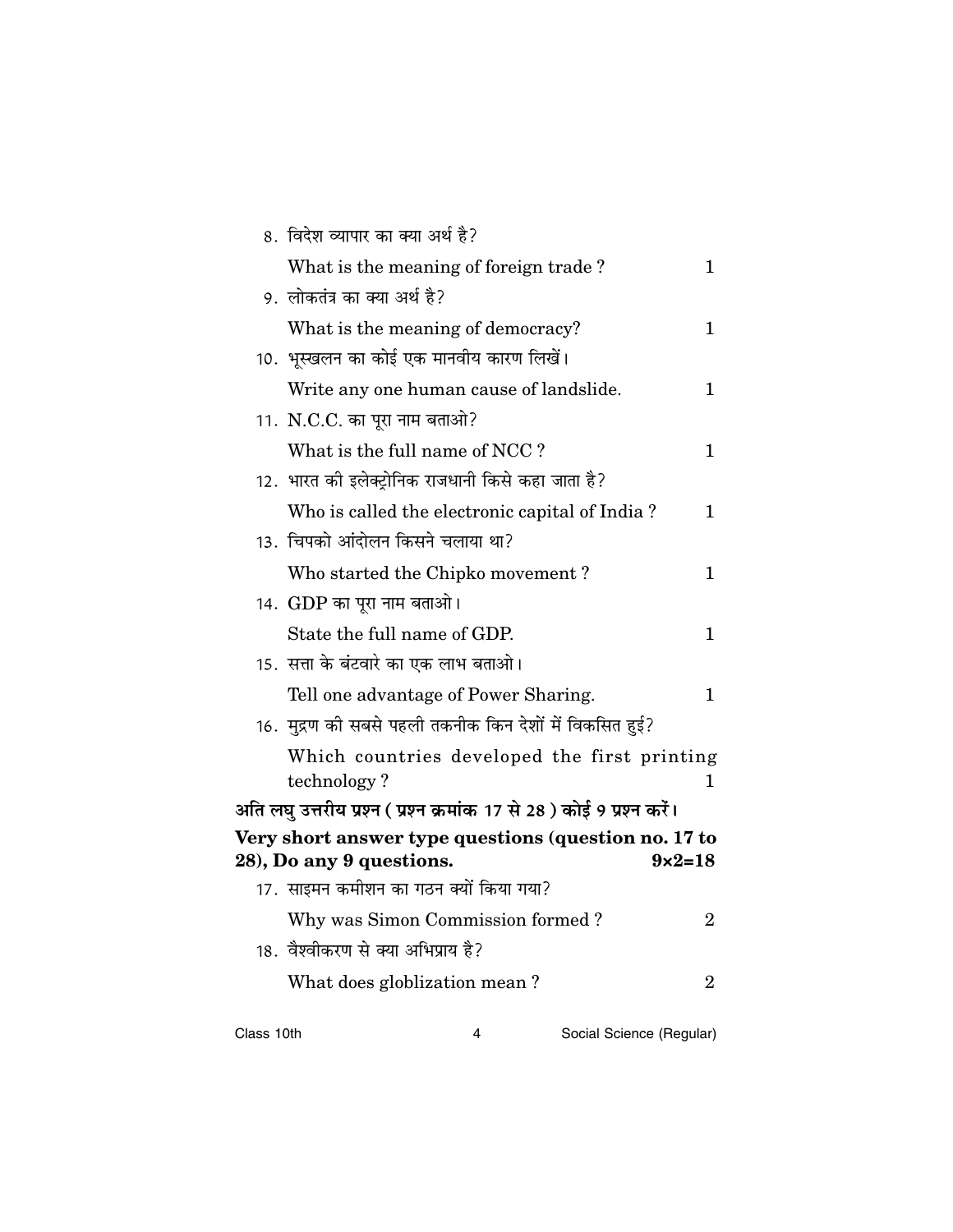|            | 19.  ब्रिटेन की महिला कामगारों ने स्पिनिंग जेनी मशीनों पर हमले क्यों किए?   |                |
|------------|-----------------------------------------------------------------------------|----------------|
|            | Why did British female workers attack spinning<br>Jenny machines?           | $\overline{2}$ |
|            | 20. संसाधनों के संरक्षण का क्या अर्थ है?                                    |                |
|            | What is meant by conservation of resources?                                 | $\overline{2}$ |
|            | 21. भारत की जैव-विविधता को क्षति पहुंचाने वाले मुख्य कारक कौन-कौन<br>से है? |                |
|            | What are the main factors that damage India's bio-<br>diversity?            | 2              |
|            | 22.  व्याख्या करें कि जल किस प्रकार नवीकरण योग्य संसाधन है?                 |                |
|            | Explain how water becomes a renewable resource?                             | 2              |
|            | 23. द्वितीयक क्षेत्र से क्या अभिप्राय है?                                   |                |
|            | What does secondary sector mean?                                            | $\overline{2}$ |
|            | 24. बहुराष्ट्रीय कम्पनी से आप क्या समझते हैं?                               |                |
|            | What do you understand by Multi-National company?                           | 2              |
|            | 25.  धर्म निरपेक्ष राज्य किसे कहते हैं?                                     |                |
|            | What is a secular state?                                                    | $\overline{2}$ |
|            | 26. गुटेनबर्ग प्रेस के बारे में संक्षिप्त टिप्पणी लिखिए।                    |                |
|            | Write a short-note about Gutenberg-Press.                                   | $\overline{2}$ |
|            | 27. 'खोज एवं बचाव' कार्य से क्या अभिप्राय है?                               |                |
|            | What does 'search and rescue' work mean?                                    | $\overline{2}$ |
|            | 28. अग्नि–सुरक्षा के लिए किसी स्कूल प्रबन्धन के क्या कर्त्तव्य हैं?         |                |
|            | What are the duties of a school-management for fire<br>sefety?              | 2              |
| Class 10th | Social Science (Regular)<br>5                                               |                |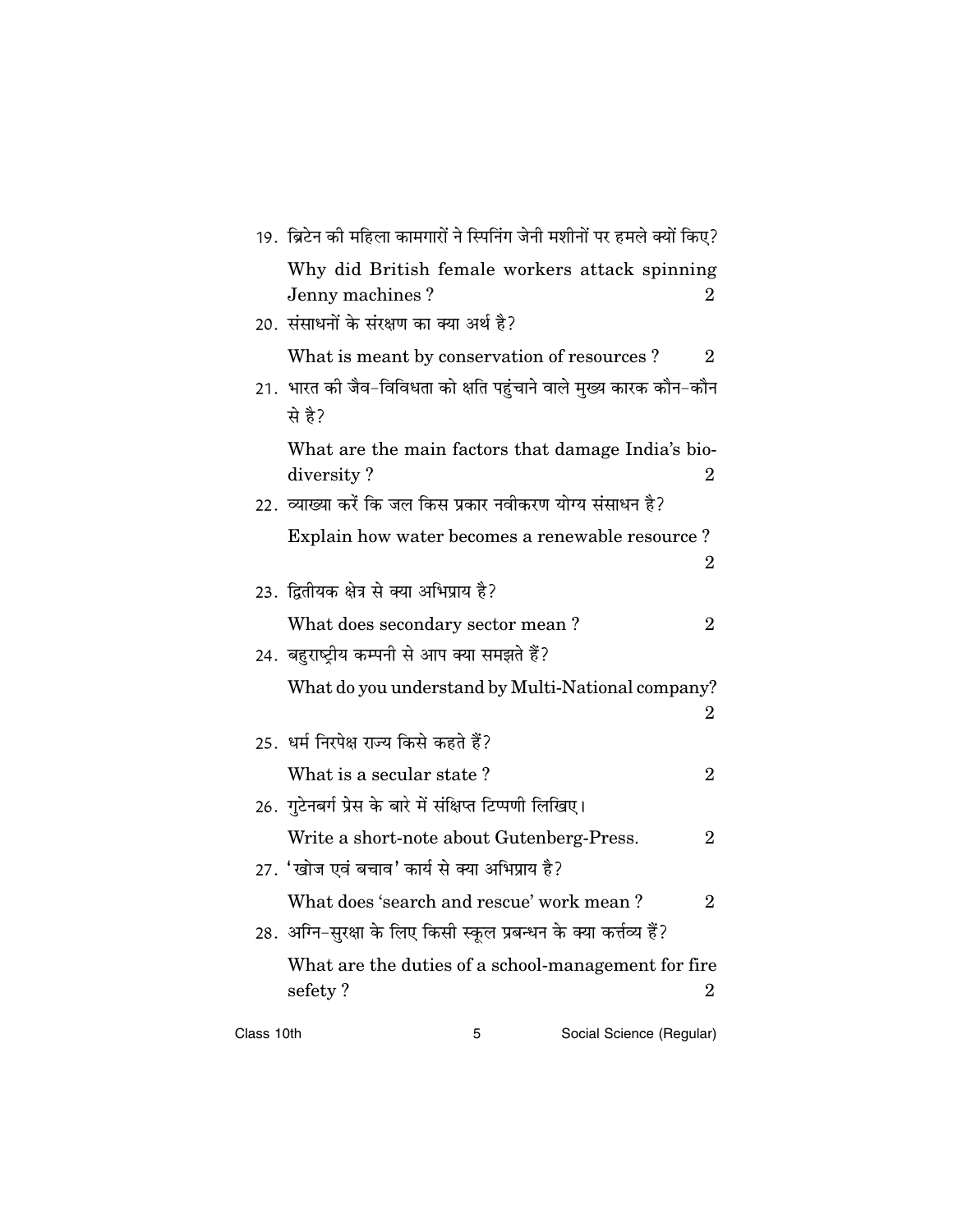#### लघु उत्तरीय प्रश्न (प्रश्न क्रमांक 29 से 40) कोई 9 प्रश्न करें। Short answer type questions (question no. 29 to 40), Do any 9 questions.  $9 \times 3 = 27$

|  |  |  | 29. सविनय अवज्ञा आंदोलन से क्या अभिप्राय है? |  |
|--|--|--|----------------------------------------------|--|
|  |  |  |                                              |  |

What does Civil Disobedience Movement mean? 3

30. ब्रेटन वडस समझौते का क्या अर्थ है?

What is meant by the Bretton Woods Agreement? 3

31. महात्मा गांधी जी ने यह क्यों कहा कि स्वराज की लडाई दरअसल अभिव्यक्ति, प्रेस और सामूहिकता के लिए लडाई है?

Why did Mahatma Gandhi say that the fight for Swaraj is actually a fight for expression, press and collectivity? 3

32. संसाधनों के मुख्य लक्षण क्या होते हैं?

What are the main characteristics of resources? 3

33. लौह और अलौह खनिज में अंतर स्पष्ट करें।

Distinguish between ferrous and non-ferrous minerals.  $\mathbf{a}$ 

34. आधार भूत उद्योग क्या है? लोहा और इस्पात को आधारभूत उद्योग क्यों कहा जाता है?

What is the basic industry? Why iron and steel are called basic industries?  $\mathbf{R}$ 

35. व्यापार अवरोधक क्या हैं?

What are trade barriers?

- $\mathcal{S}$
- 36. खुली बेरोजगारी और प्रछन्न बेरोजगारी के बीच विभेद कीजिए।

Distinguish between open unemployment and disguised unemployment.  $\mathcal{S}$ 

Class 10th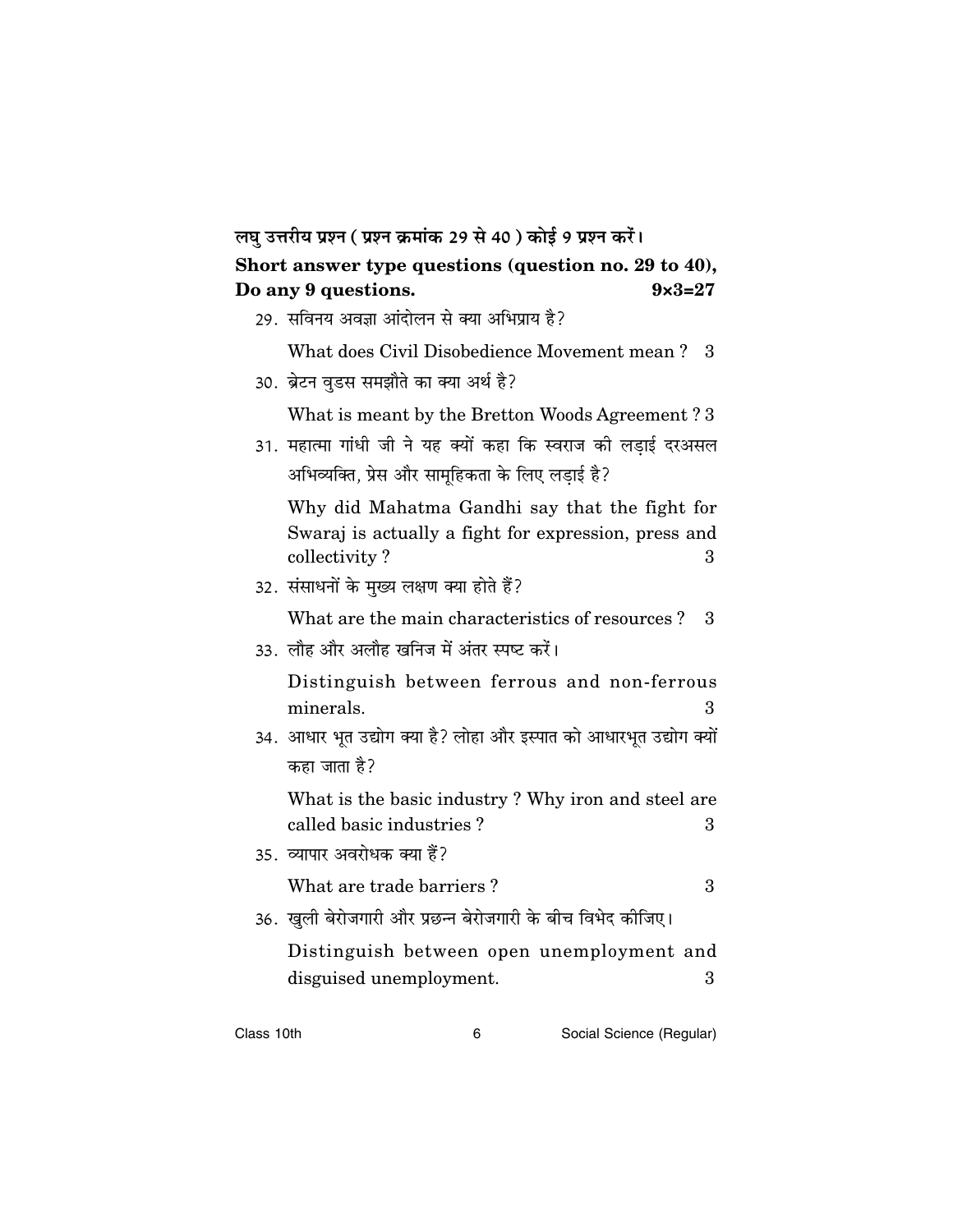| 37. नारीवाद का क्या अर्थ है? नारीवादी आंदोलन क्या थे?                    |
|--------------------------------------------------------------------------|
| What does feminism mean? What were the feminist                          |
| movements?<br>3                                                          |
| 38. किसी भी राजनीतिक दल के क्या गुण होते हैं?                            |
| What are the qualities of any Political Party?<br>3                      |
| 39. सुनामी के तीन कारण बताते हुए, इसके प्रभाव का वर्णन करें।             |
| Describe its impact by giving three reasons for<br>tsunami.<br>3         |
| 40. कुम्बकोणम अग्निकांड में हुई प्राण हानि को कम क्यों नहीं किया जा      |
| सका? इसके लिए उत्तरादायी पांच कारक बताइए।                                |
| Why could not the loss of life in Kumbakonam fire be                     |
| reduced? State the five factors responsible for this.                    |
| 3                                                                        |
|                                                                          |
| दीर्घ उत्तरीय प्रश्न ( प्रश्न क्रमांक 41 से 42 )                         |
| Long Answer type questions (Question No. 41 to 42)                       |
| $5 \times 2 = 10$                                                        |
| 41. चावल की खेती के लिए उपयुक्त भौगोलिक परिस्थितियों का वर्णन करें।      |
| 5                                                                        |
| Describe the geographical conditions required for the<br>growth of rice. |
| अथवा / $Or$                                                              |
| गेहूँ की कृषि के लिए अनुकूल भौगोलिक परिस्थितियों तथा इसके वितरण          |
| का वर्णन कीजिए।                                                          |
| Describe the favourable geographical conditions for                      |
| wheat cultivation and its distribution.                                  |

Class 10th

 $\overline{7}$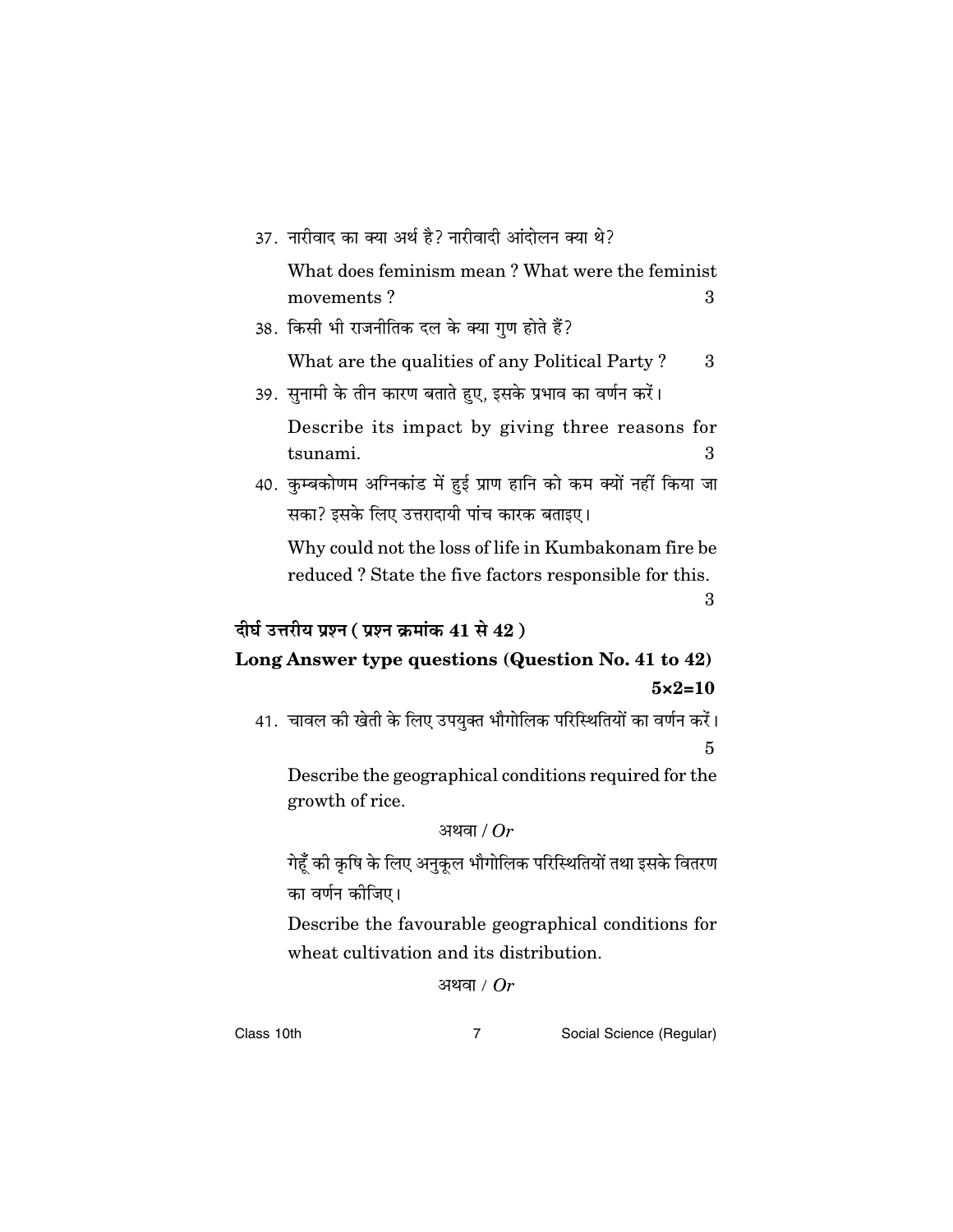संसाधनों के संरक्षण की आवश्यकता की विवेचना कीजिए।

Describe the need for conservation of resources.

42. वैश्वीकरण का प्रभाव एक समान नहीं है। इस कथन की व्याख्या कीजिए। The effect of globalization is not the same. Explain this statement. 5

#### अथवा /  $Or$

धारणीयता का विषय विकास के लिए क्यों महत्वपूर्ण है?

Why is the issue of sustainability important for development?

#### अथवा /  $Or$

उत्पादन में तृतीयक क्षेत्रक के बढते महत्व की व्याख्या करें।

Explain the increasing importance of tertiary sector in production.

#### अति दीर्घ-उत्तरीय प्रश्न (प्रश्न क्रमांक 43 से 44)

#### Very Long aswer type questions (Question No. 43 to 44)  $6 \times 2 = 12$

43. अपने शासन वाले क्षेत्रों में शासन व्यवस्था को ज्यादा कुशल बनाने के लिए नेपोलियन ने क्या बदलाव किए?

What change did Napoleon introduce to make the administrative system more efficient in territories ruled by him? 6

#### अथवा /  $Or$

महामंदी के कारणों की व्याख्या करें।

Explain the causes of the Great Depression.

#### अथवा /  $Or$

पहले विश्व युद्ध के समय भारत का औद्योगिक उत्पादन क्यों बढ़ा? Why did industrial production in India increase during the first world war?  $\boldsymbol{6}$ 

Class 10th